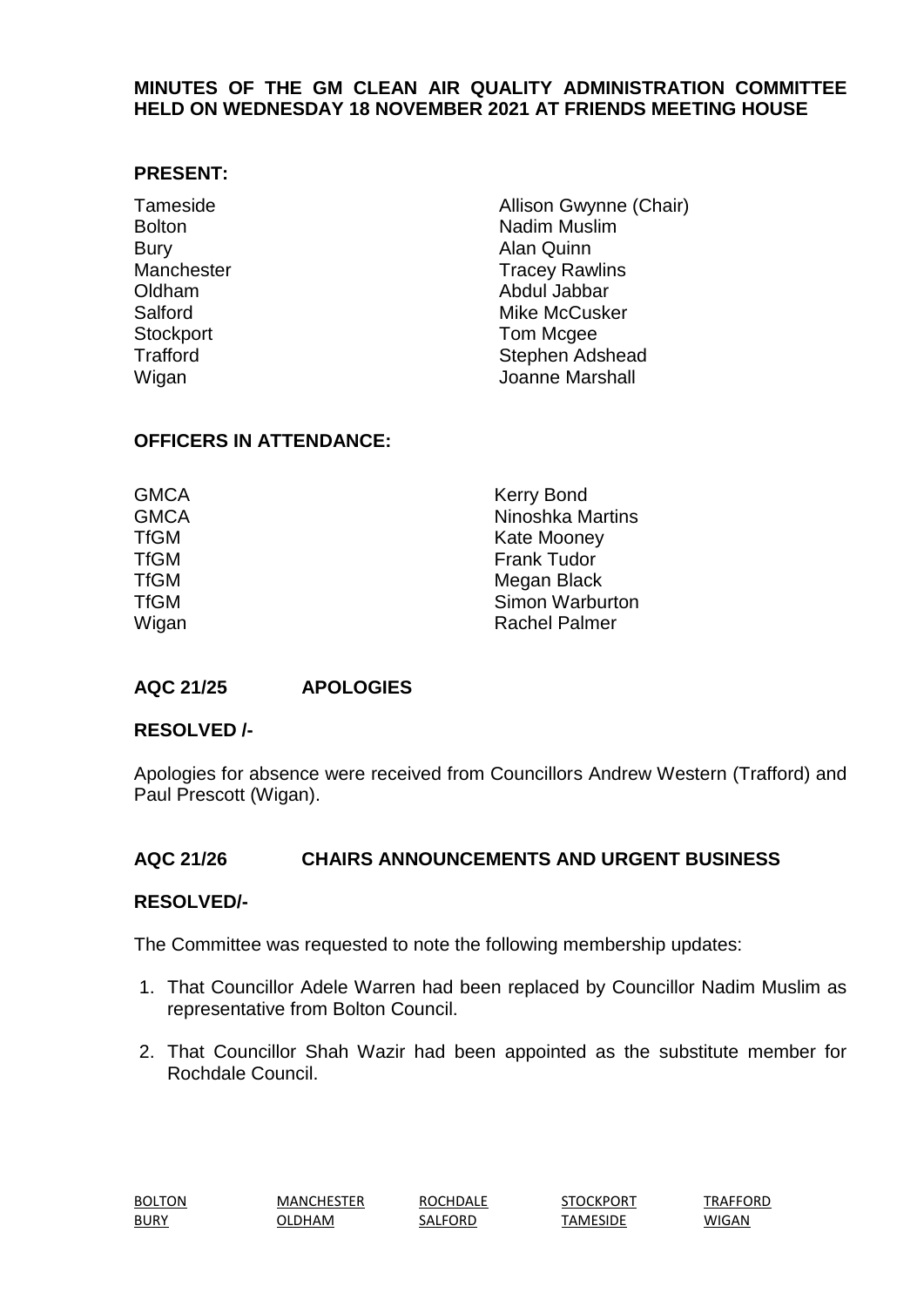# **AQC 21/27 DECLARATIONS OF INTEREST**

# **RESOLVED /-**

There were no declarations of interest reported by any Member in respect of any item on the agenda.

# **AQC 21/28 MINUTES OF THE MEETING HELD ON 13 OCTOBER 2021**

#### **RESOLVED /-**

That the minutes of the previous meeting held on 13 October 2021 be approved as a correct record.

# **AQC 21/29 GM CLEAN AIR PLAN – GM CLEAN AIR FUNDS ASSESSMENT MECHANISM**

Consideration was given to a report that set out the assessment methodology to allow for Clean Air Funds to be adapted, if necessary, should the impacts of the Clean Air Zone (CAZ) would prove to be more severe than forecasted. The report also outlined the proposed principles for requesting additional Clean Air Funding grants and the evidence requirement to inform future decisions.

Members were advised that as set out in the GMCA report of 25 June 2021, the final GM Clean Air Plan did not include a Hardship Fund. However, Government had confirmed that they would like to ensure that Clean Air Funds can be adapted if necessary; and, that they would continue to work with GM to understand the funding position. It was reported that the deadline for triggering a review would be 3 months after GM's year one exemptions had expired following the initial CAZ launch i.e., 1 September 2023.

The committee was requested to note the correction to section 3, paragraph 3.2 of the report that reads, "*Firstly, Members will note that GM must trigger a review before 1st September 2023; this is 3 months after GM's temporary exemptions expire following the CAZ launch on 22 May 2022. GM officers consider that this timeframe will allow for a reasonable assessment of future need as evidence from the impact of the temporary exemption expiration can be taken into account*" be amended to read "*Firstly, Members will note that GM must trigger a review before 1st September 2023; this is 3 months after GM's temporary exemptions expire following the CAZ launch on 30 May 2022. GM officers consider that this timeframe will allow for a reasonable assessment of future need as evidence from the impact of the temporary exemption expiration can be taken into account.*"

The following comments were made:

The report was welcomed, and members noted the need to support individuals and organisations who would need to upgrade their vehicle to comply with the GM Clean Air policy. It was reported that the scheme was set to open for applications at the end of November and that regular updates on the take up of the scheme would be brought to the future meeting of committee.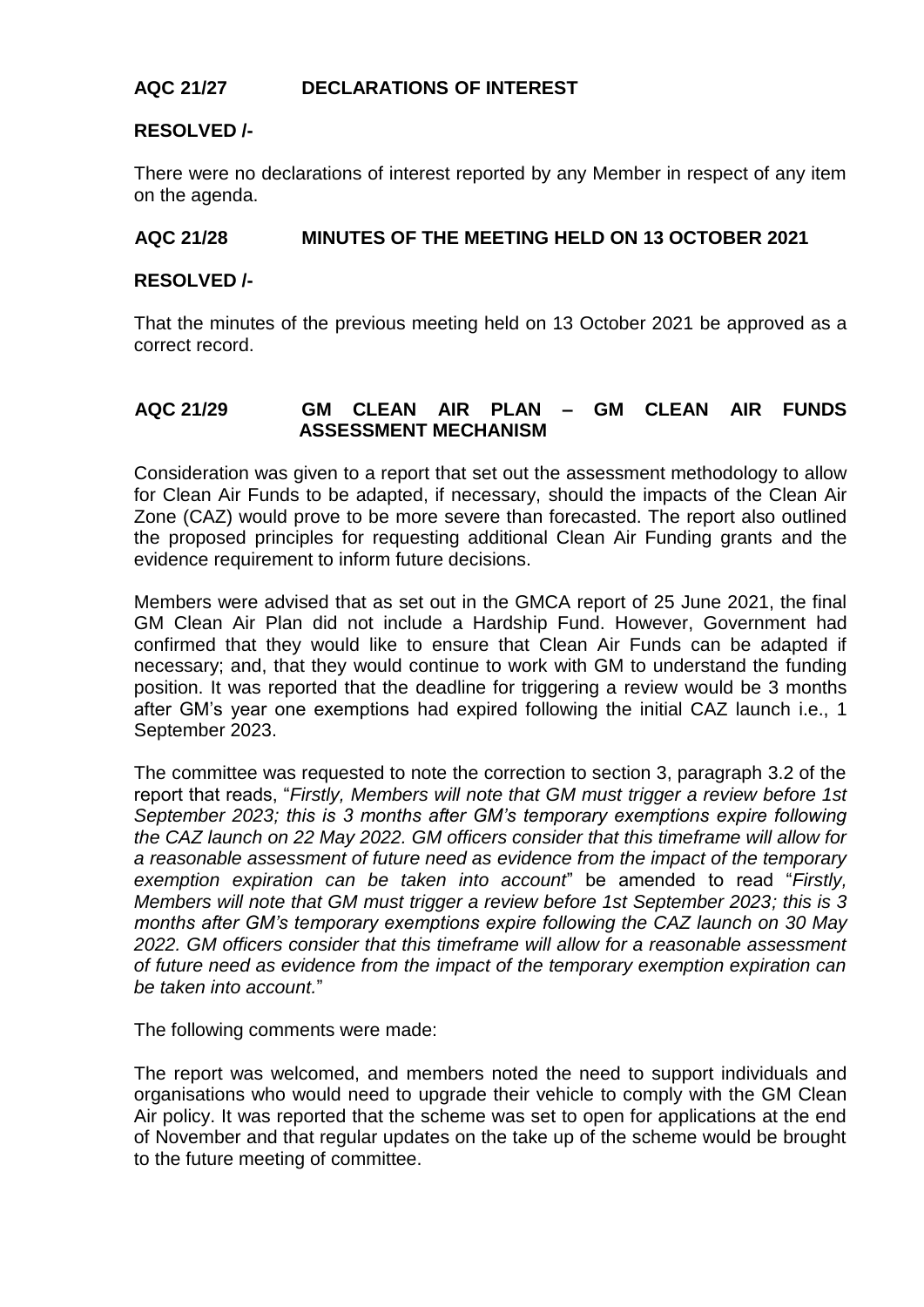It was acknowledged that it was crucial that the nominated GMCA Clean Air Portfolio Lead should write to the newly appointed Joint Air Quality Unit (JAQU) Ministers to reemphasise GM's commitment to deliver the targets as set out in Clean Air Plan and the intention to closely monitor the distribution of funding through the monitoring and evaluation plan.

Members further sought to understand Government's position on awarding additional funding should the scheme be depleted earlier than projected and if there was any provision in place for owners who would purchase a non-eligible vehicle in the future. It was reported that there was no guaranteed future funding commitment from Government once the allotted fund had been depleted. However, by means of the assessment mechanism GM would seek to evidence the requirement for additional funding.

It was suggested that TfGM should establish a process to approve the request for additional funding in the absence of a meeting of the committee. The suggestion was welcomed, and members were advised that further details would be shared at the next meeting.

Concerns were raised around the lack of clarity around the type of vehicles that would need to comply with the Clean Air Zone requirements. It was therefore noted that it was crucial to develop a publicity campaign that would seek to provide clarity on the categories of vehicles that would be required to make a payment to enter the Clean Air Zone and to inform GM residents of the financial support schemes. Members were informed of the planned communications activity and advised that TfGM had been closely working with DVLA to issue notifications to the registered keeper of noneligible vehicles.

# **RESOLVED/-**

- 1. That the assessment mechanism to allow for Clean Air Funds to be adapted, if necessary, if the impacts of the Clean Air Zone prove to be more severe than forecast be approved.
- 2. That the Clean Air Plan Monitoring and Evaluation Plan be brought to the next meeting of the committee.
- 3. That the GMCA Clean Air lead would write to Joint Air Quality Unit Ministers outlining the importance of this work and the intention to closely monitor the distribution of funding through the monitoring and evaluation plan. Setting out that Greater Manchester will report back regularly on progress and issues, identifying where Implementation Funds are needed to secure success of the GM Clean Air Plan.
- 4. That further updates on the up take of the scheme be provided at the next meeting of the committee.
- 5. That TfGM establish a process to approve the request for additional funding in the absence of a meeting of the committee.